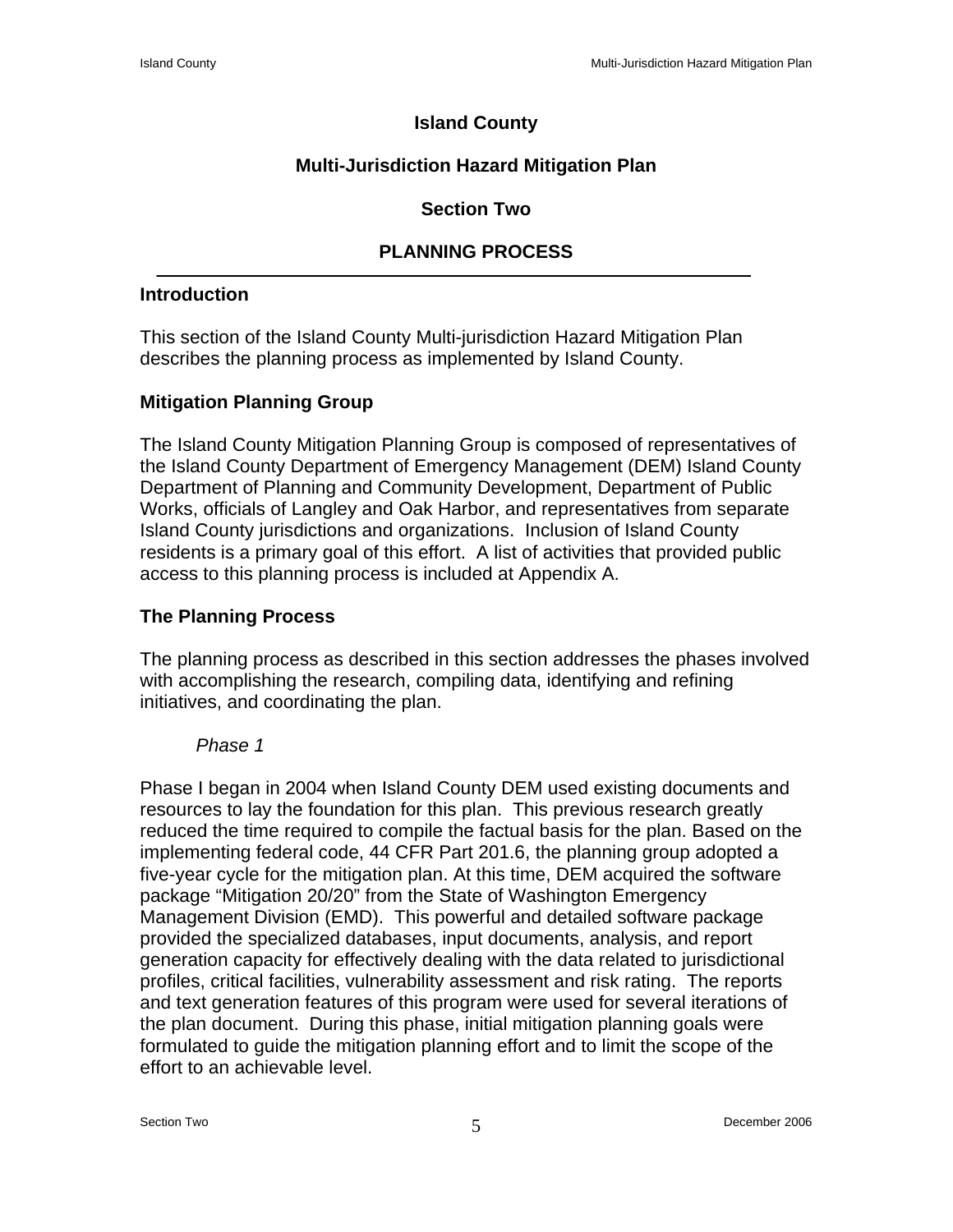In this early part of Phase I, DEM held four public meetings – three on Whidbey Island and one on Camano Island. DEM also met with the jurisdiction planners of Coupeville, Langley, and Oak Harbor. DEM also completed a review of county and municipal codes. A survey of the unincorporated county neighborhoods was completed that documented infrastructure and existing natural hazard vulnerabilities.

In July of 2006, as part of this phase, DEM mailed some 45 informational and invitational letters to junior taxing districts and public organizations and agencies in the county. Respondents from this mailing formed the core participants for this plan.

#### *Phase 2*

A second phase of the planning was the modification of the Island County Hazard Identification and Vulnerability Analysis or HIVA for use with this plan. The Island County HIVA was modeled on the Washington State HIVA. While this edition of the hazard mitigation plan deals only with natural hazards, the original HIVA assessed the county for all classes of hazards (natural, technological, and societal). The HIVA used for this plan was limited to the natural hazards impacting the county.

Those portions of the HIVA applicable to this plan are summarized in Section 3. The modified HIVA is included in Appendix B. The HIVA identifies that Island County is vulnerable to nine natural disasters. Relative rankings based on risk indicate that of the seven hazards, four provided the most risk: severe storm (wind/rain), earthquake, wildland-interface fire, and landslide.

Data collection and verification included the physical inspection of each participating jurisdictions and neighborhoods. A hazard vulnerability assessment was done for each location. The earlier completion of the HIVA provided the necessary experience base for quickly identifying vulnerabilities and making basic risk assessments. At the same time, "at risk" areas identified from maps, aerial photos, and other records were inspected and documented. This "at risk" list was later reduced to those areas where there was or appeared to be an imminent risk for damage (Appendix C-2).

Information was also collected to complete the jurisdictional and county neighborhood profile baselines. Some of this information was collected as part of the HIVA research effort. Additional information was collected to complete neighborhood, and critical facility/infrastructure profile entries in the Mitigation 20/20 databases. Use of the Mitigation 20/20 software provided formatted forms and databases that streamlined data collection and report generation efforts. Participating agencies provided detailed profiles of their service areas, facilities, and operations. Where appropriate, profiles included values of equipment and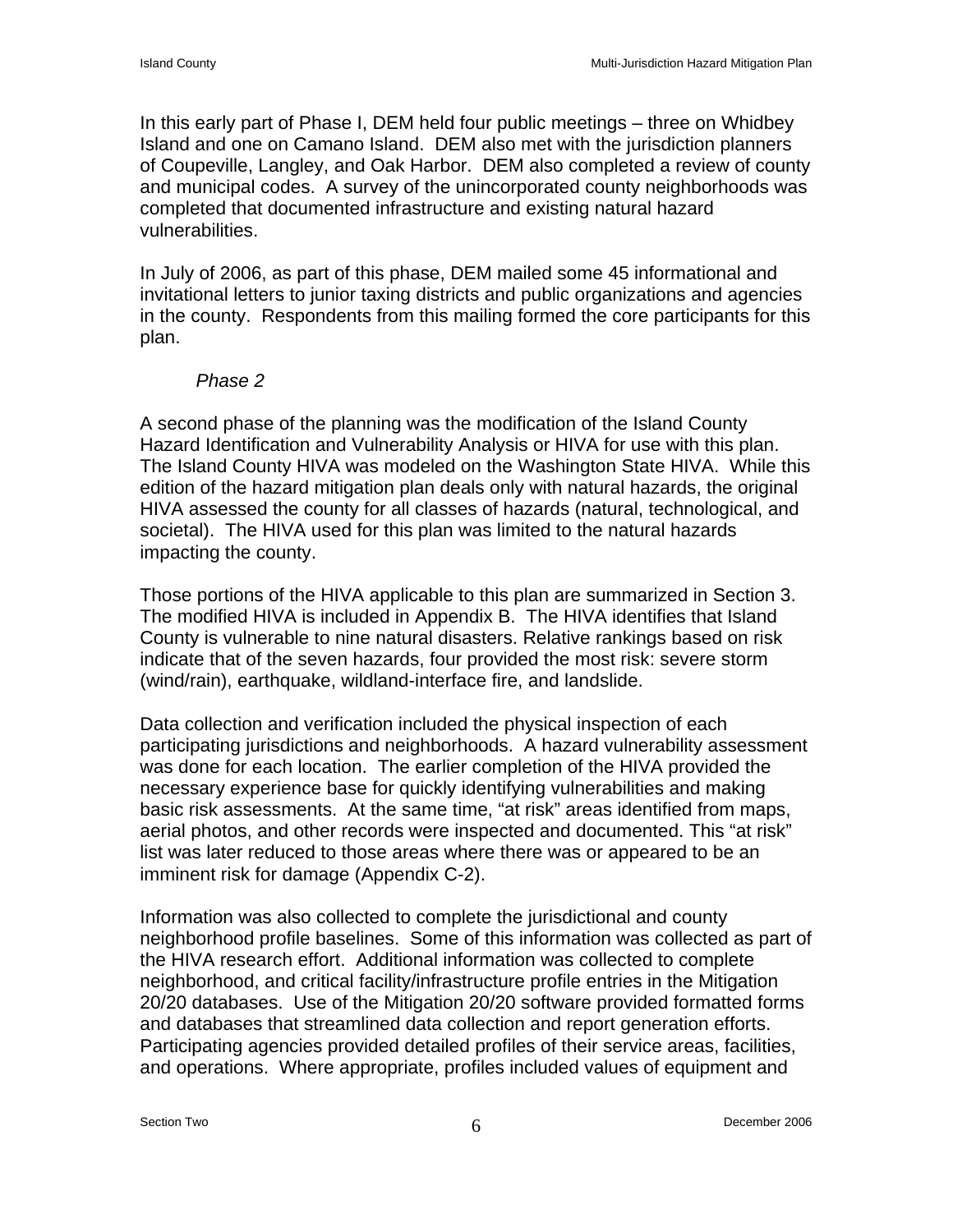facilities, and other infrastructure. Also at this time any existing mitigation projects were identified and new ones solicited.

### *Phase 3*

Concurrent with Phases 1 and 2, a survey of county and municipal codes, policy, and program documents was accomplished. The ability to access municipal and county codes and program documents on-line and on the Internet saved numerous hours of travel and on-site research. On-line access also made the direct transfer of material to the mitigation 20/20 databases extremely easy saving many hours of copying and transcription. The results of this survey indicated that for most natural disaster contributing factors and disaster consequences - the county, incorporated towns, and participating special taxing districts have enacted a comprehensive set of plans, policies, and ordinances. These documents address the contributing factors of human action (land use, drainage and water control, water treatment, construction standards, and fire protection, and others) and provide the policy without which the potential (risk) for increased loss of life and property in the county would certainly increase.

## *Status of Policies, Programs, and other Controls*

An extensive review of the programs, policies, and county and municipal codes existing in Island County as mentioned in the previous paragraph indicates that the county and its jurisdictions have been proactive in implementing up-to-date policies and controls that provide mitigation during land use planning and zoning, construction (both infrastructure and structures), and county economic activity.

The Department of Planning and Community Development is responsible for long range planning. Long range planning is community planning that focuses more on the bigger picture, how things will be in the long term. This category includes the county Comprehensive Plan, Growth Management, Population Estimates and Projections, and a number of local issues such as the Freeland Sub-Area. Long range planning provides the guide to how and where county development, economic, recreational, and other human activity will be accommodated within the desired environment of the future.

The Island County Comprehensive Plan consists of ten volumes covering specific planning topics including: land use, water resources, shoreline, transportation, utilities and capital facilities to name a few. The county comprehensive plan is the local implementation of the Washington State Growth Management Act (GMA). The Comprehensive Plan is the primary tool for addressing growth in Island County and directing that growth such that the local hazards of drainage, tidal flooding, steep slopes and interface fires are considered and the consequences mitigated to the extent technology and good practices allow. The Comprehensive Plan requires that transportation planning,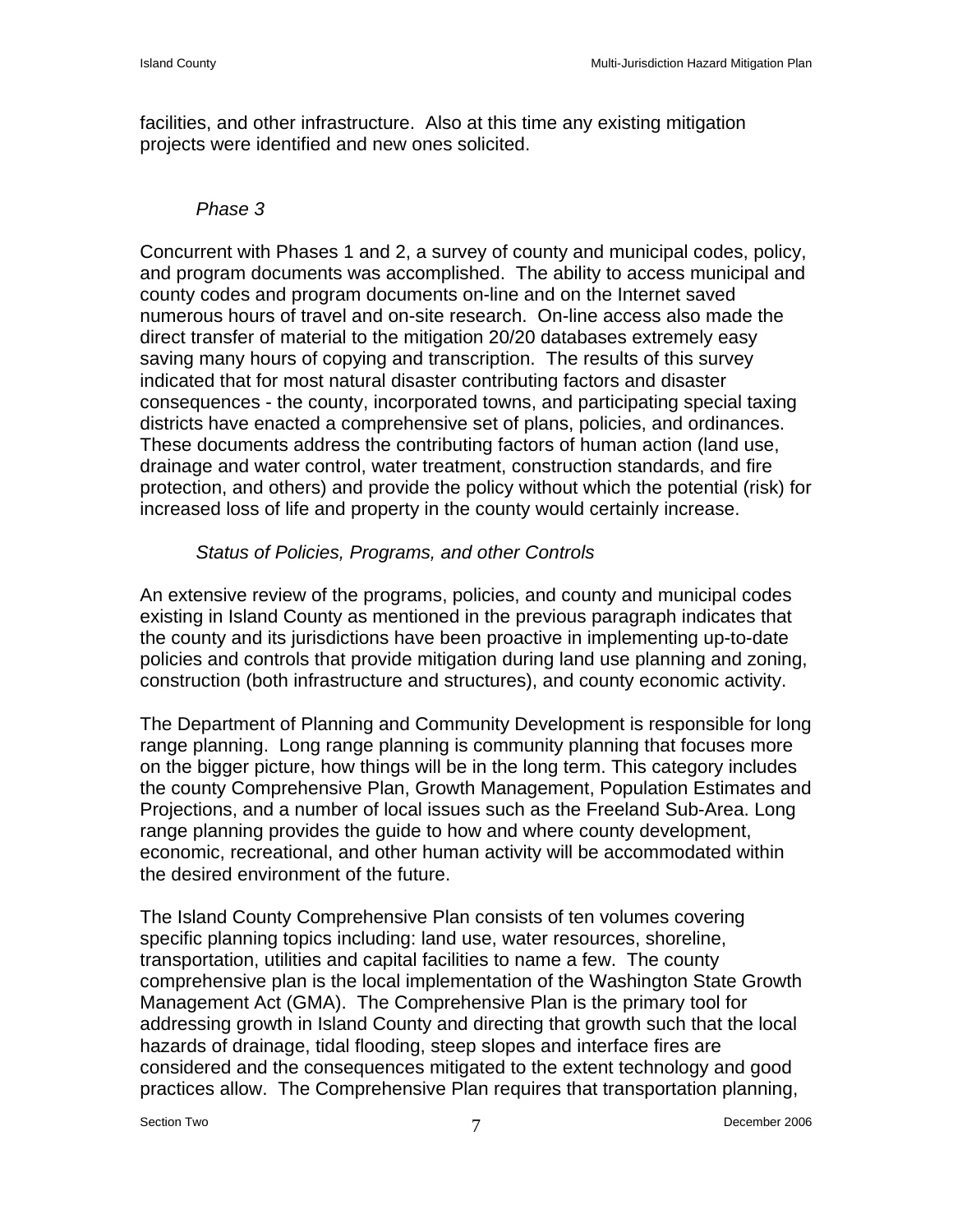utilities, and capital facilities are sufficient in location, structure, and capacity to address the consequences of both natural and man caused hazards. It is more economical to provide this protection during development as opposed to retrofitting later.

Municipal and county codes covering a wide range of activities have sufficient mitigation provisions to meet current and proposed standards. The state and county have adopted the International Building Code (IBC) to replace the Universal Building Code (UBC) further standardizing construction requirements across the county and its jurisdictions. The UBC and now the IBC contain numerous measures that provide increased protection from hazards including fire, wind, and earthquake. Both the county and jurisdictions have adopted "best management practices," that regulate drainage during and after construction, water source protection, unstable soils, and shoreline protection.

Balancing growth against the natural beauty and desired life style of the county is a difficult task. Growth increases land clearing, construction, demand for utilities and services, commercial activity, and traffic volume. These processes are increasingly in conflict with the restraints and limitations good planning requires. Early mitigation planning and public education are increasingly more important in cost and damage avoidance. After the fact mitigation efforts and retrofits will be too costly and economically controversial.

#### *Phase 4*

Collection of mitigation ideas and initiatives was on going during the previous phases of the process. As noted earlier, the organizations that responded to the July invitation letters formed the core group of participants and the Mitigation Planning Committee. Three planning group meetings were held, one each in August, September, and October. After the initial meeting in August, each participating organization reviewed the planning materials already collected and took away information to review with their organizations. During this period they were also provided planning templates and examples from other plans in order to move their planning and idea formulation forward as quickly as possible. The second and subsequent meeting reviewed plan progress, collected draft input and questions from the various jurisdictions and set goals for the next meeting. Agendas, rosters, and meeting notes can be found in Appendix I.

Jurisdiction ideas and mitigation proposals were captured from a number of sources. Historical information suggested likely areas of mitigation action. Current policy and document reviews validated these ideas and focused them into basic working statements. Discussions with county and municipal planners, fire officials, and construction inspectors added to the idea and initiative sources. Finally, during this phase, public meetings and meetings with local organizations were held to provide an opportunity to provide information and receive input.